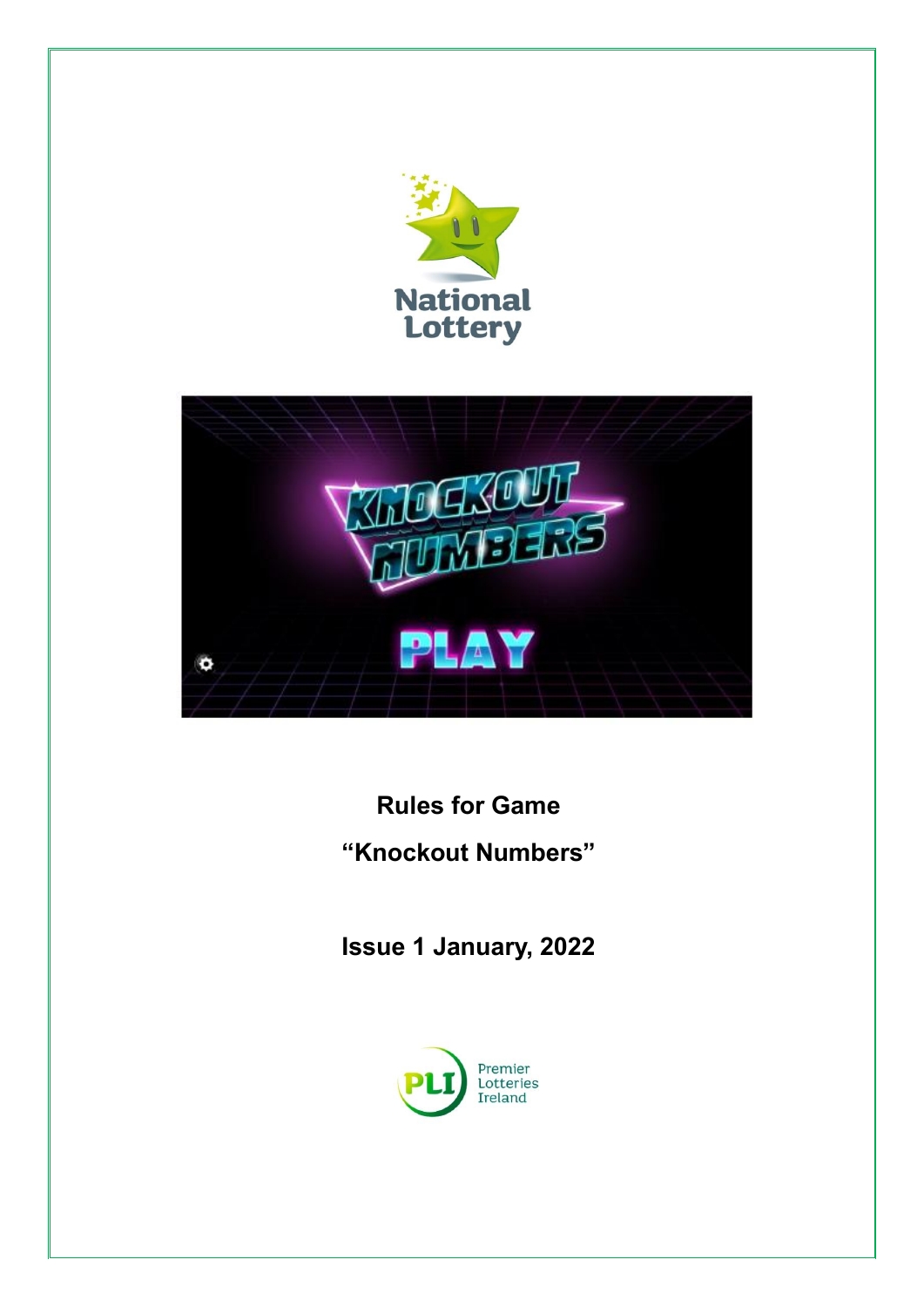**This page is deliberately blank.**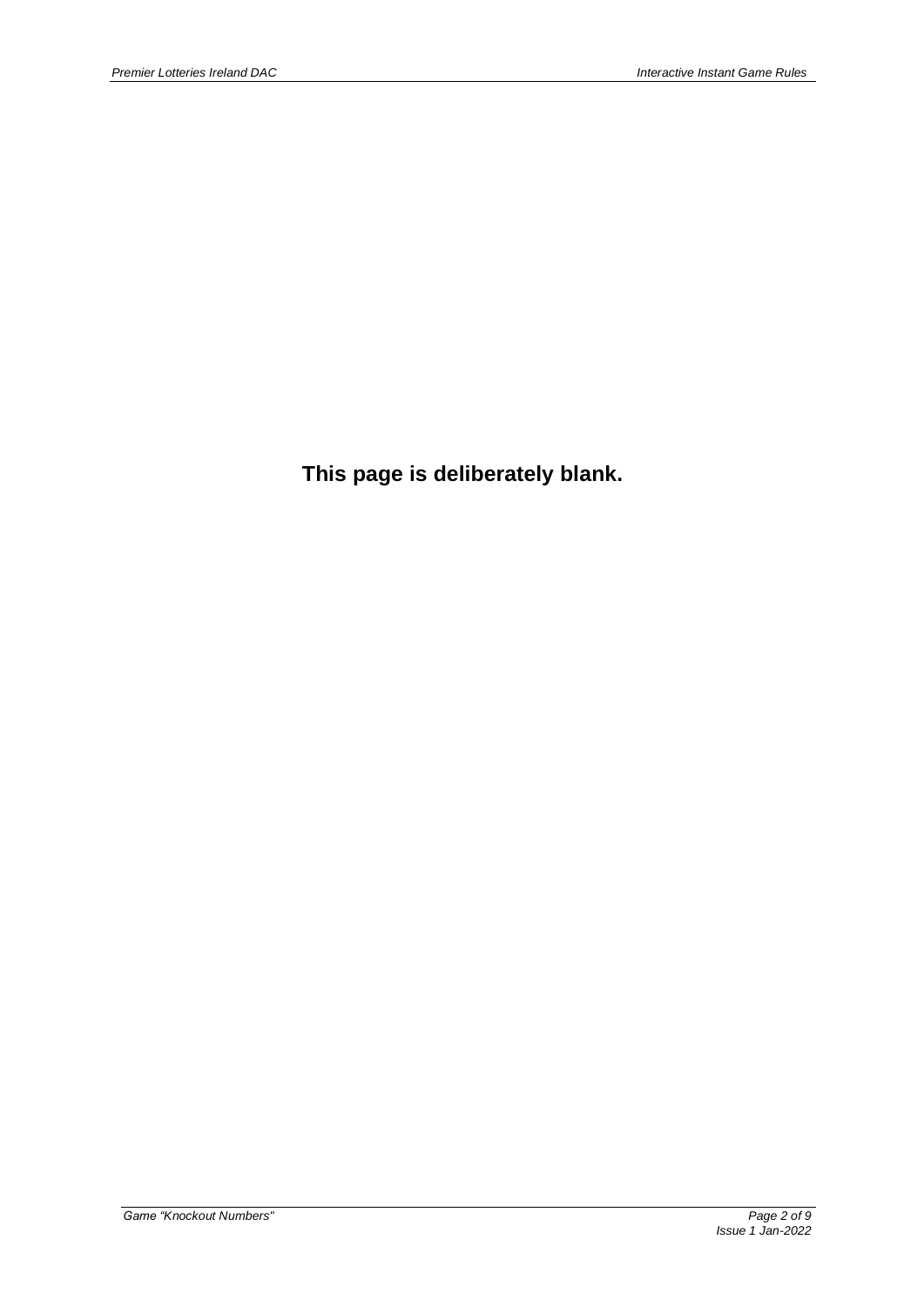# **Issue 1 January, 2022**

#### **The National Lottery**

#### **Rules for Game "Knockout Numbers"**

The following sets forth the rules for a National Lottery interactive Game (hereinafter known as "Knockout Numbers") which will be operated by Premier Lotteries Ireland Designated Activity Company ("the Company") as part of The National Lottery.

The Game will commence on a date to be announced, and will continue until the Company publicly announces a termination date.

These rules have been approved by the Regulator in accordance with Section 45 of the National Lottery Act 2013.

#### **GENERAL**

- 1. These rules are governed by The National Lottery Act 2013, and incorporate the General Rules for National Lottery Games, PLI's Terms and Conditions and the Data Privacy Statement. Copies of The National Lottery Act 2013, the General Rules for National Lottery Games, PLI's Terms and Conditions, the Data Privacy Statement and these Game Rules are available to view or download via the National Lottery website with the following URL: [www.lottery.ie](http://www.lotto.ie/) or by writing to Premier Lotteries Ireland, Abbey Street Lower, Dublin 1.
- 2. We recommend that prospective players read and understand PLI's Terms and Conditions and the relevant Game Rules before playing any Games. The Terms and Conditions, General Rules for National Lottery Games and Data Privacy Statement are hereby incorporated into and form part of these Game Rules.
- 3. The Company reserves the right to vary these Game Rules, subject to the consent of the Regulator.
- 4. The official address to which correspondence must be sent is:

#### **The National Lottery,**

#### **Abbey Street Lower,**

#### **Dublin 1**

- 5. A code of practice governing relations between participants in National Lottery games and the National Lottery is available to download from the National Lottery's website www.lottery.ie.
- 6. Where the context so requires, in these Game Rules, the neuter gender shall include the feminine or masculine gender and vice versa, the feminine gender shall include the masculine gender and vice-versa and the singular shall include the plural and vice-versa.

#### **DEFINITIONS**

The following words and terms will have the following meanings unless the context clearly indicates otherwise:

- 1. **Act** means The National Lottery Act 2013.
- 2. **Company** or **We** or **Us** or **PLI** means Premier Lotteries Ireland Designated Activity Company.
- 3. **Customer Support** means the Company's customer services helpline. Links to Customer Support are available at the foot of each page of the Website and through the 'Frequently Asked Questions' section of the Website.
- 4. **Game** means this National Lottery interactive Game which can be played by Players via the Website and Mobile App, in which the determination of whether or not a Player has won a Prize (and the level of any such Prize) is randomly determined by the Interactive System at the point of purchase of the Play.
- 5. **Game Details Screen** means the screen on the Website and/or Mobile App setting out information relating to a Game.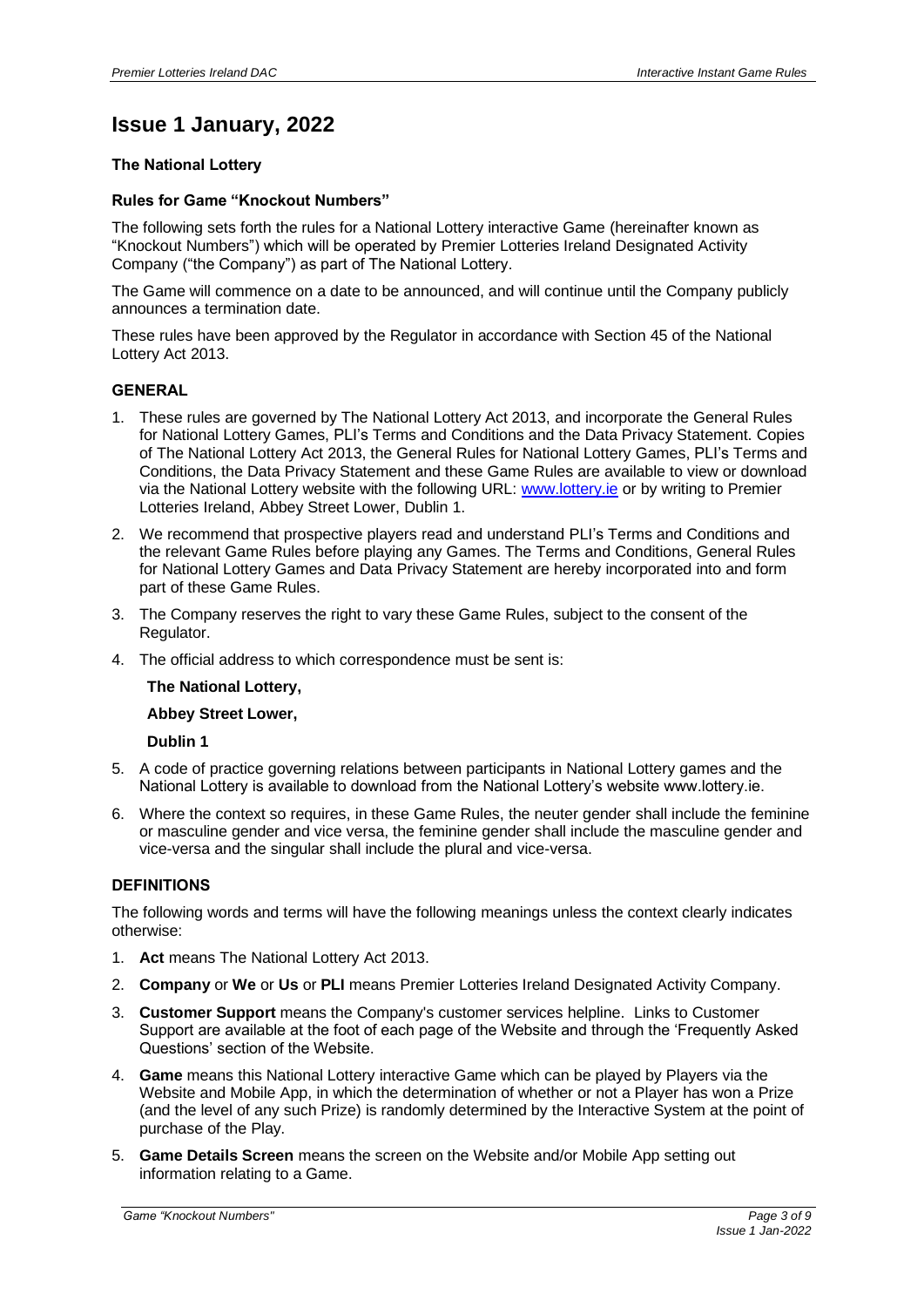- 6. **Game Play Window** means the screen on the Website and/or Mobile App via which a Player plays a Game.
- 7. **Game Rules** mean any rules or conditions (including, without limit, the relevant name for a National Lottery interactive Game, how a Prize is won, Prize Structure and Play Method) issued by the Company in addition to the PLI Terms and Conditions (hereby incorporated by reference) which apply only to a particular Game.
- 8. **High Tier Prize** means a Prize exceeding €9,999, paid by cheque, stamped "Account Payee Only", and which must be redeemed at National Lottery HQ upon receipt of a completed Prize Claim Form and proof of identity and age (i.e. copy of valid passport or driving licence).
- 9. **Interactive System** means the system (accessible via the Website and/or Mobile App) established and operated by PLI for the purpose of registering Players, administering Player Accounts, facilitating Plays, holding Games related information and paying Prizes.
- 10. **Low Tier Prize** means a Prize within the range of €1 €99, which will be paid directly to a Player's Wallet.
- 11. **Mid-Tier (Level 1) Prize** means a Prize within the range of €100 to €500. Mid-Tier (Level 1) Prizes will be paid by cheque, stamped "Account Payee Only", and posted to the address specified in Your Player Account.
- 12. **Mid-Tier (Level 2) Prize** means a Prize within the range of €501 €9,999. Winners will be contacted by PLI and asked to complete a Claim Form and log into their Player account to upload their ID (passport/drivers licence) if not already ID verified. Upon receipt of a completed Claim Form and proof of identity and age the Mid-Tier (Level 2) Prize will be paid by cheque, stamped "Account Payee Only", and posted to the address specified in Your Player Account.
- 13. **Mobile App** or **National Lottery App** means the National Lottery software application which enables a Player to access the Website to play National Lottery Interactive Games via supported mobile devices. A list of supported devices is available on www.lottery.ie.
- 14. **Password** means the alphanumeric identifier used by a Player to identify him/herself when accessing and using certain areas of the Interactive System.
- 15. **Play** means, in relation to any Game, any interaction by a Player with that Game, which may yield a Prize, which must be purchased in advance of playing a Game and as described in the 'Game Play Mechanism' of these Game Rules.
- 16. **Player** or **You** or **Your** means a person who is registered to play Games via the Website and/or Mobile App and, for the avoidance of doubt, has satisfied the various Player criteria as set out in the Terms and Conditions.
- 17. **Player Account** means a Player's on-line account held on the Interactive System which contains a Player's personal information and all other details necessary to play a Game.
- 18. **Player History Screen** means the screen displaying a Player's financial transaction history accessed via the "My Wallet" link in the "My Account" section of the Website or the "My Games" link in the "My Account" section of the Mobile App and the Player's interactive Game history accessed through the "My Games" link in the "My Account" section of the Website or the "My Games" link in the "My Account" section of the Mobile App.
- 19. **Play Method** means the method of interactive participation in a Game via the Website and/or Mobile App by a Player as specified under 'Game Play Mechanism' of these Game Rules.
- 20. **Play Number** means the number accessible on the relevant page of the Website which is unique to and which identifies a particular Play and which is recorded on the Interactive System.
- 21. **Prize** means a prize won by a Player from a Play in a Game, which has been validated on the Interactive System and is in accordance with these Game Rules and the Terms and Conditions.
- 22. **Prize Structure** means the number, value and odds of winning Prizes for a Game and the Prize Tiers within a Game as determined by the Company and as specified in the Game Rules.
- 23. **Prize Tier(s)** means the Prizes available in the Game as set out in the 'Determination of Prizes'.
- 24. **Regulator** means the person appointed as Regulator of the National Lottery under Section 7 of the Act or the Minister acting under Section 8 of the Act.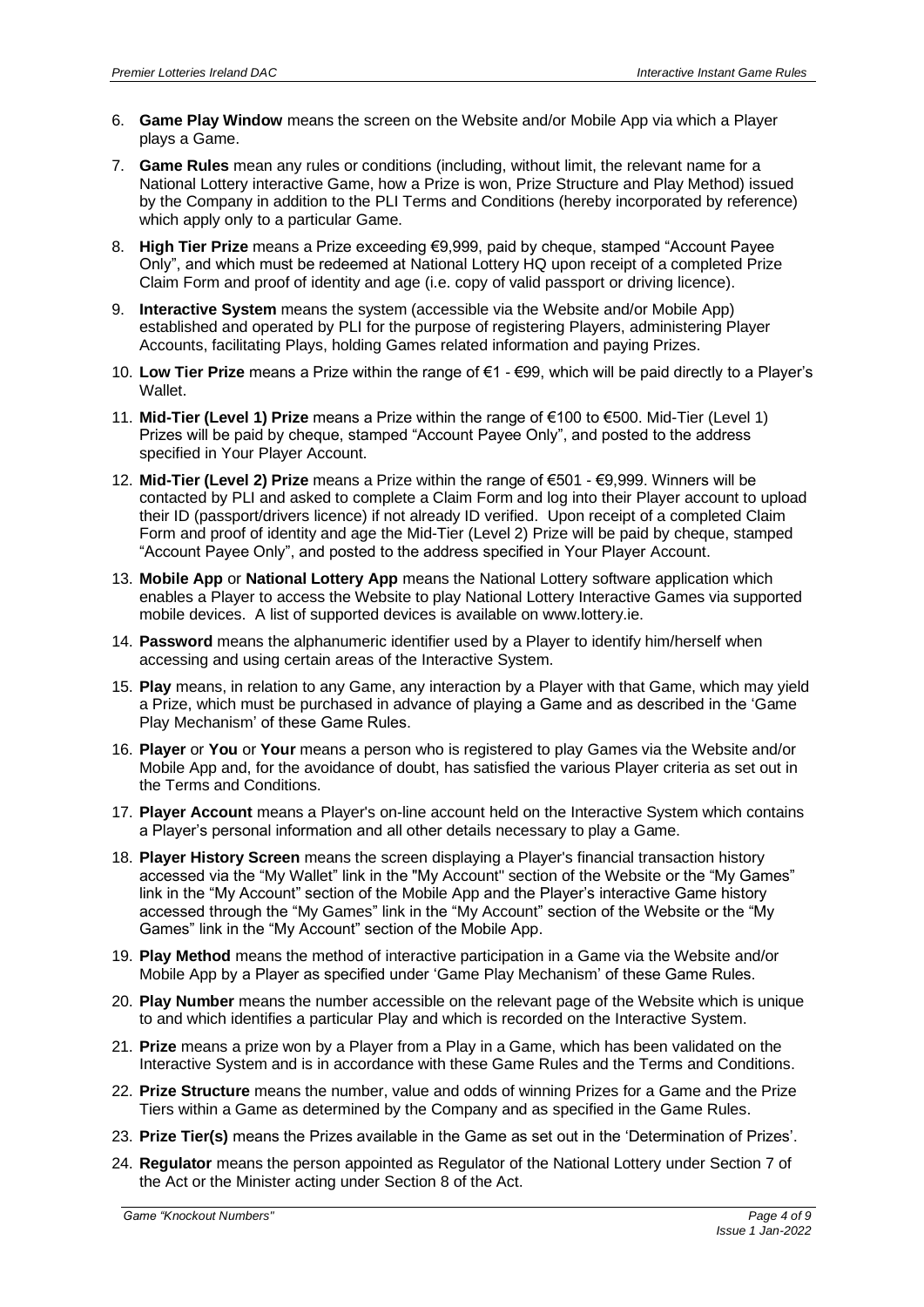- 25. **Terms and Conditions** means the terms, conditions and rules which regulate the manner in which a Player may open, maintain and close a Player Account.
- 26. **Try for Free Game** means a Game which is available to registered Players free of charge and for which there are notional prizes only.
- 27. **Unutilised Funds** means any funds credited to a Player's Account (including Prizes) that are not allocated to a Play by the relevant Player.
- 28. **User ID** means the 6-30 character identifier used by a Player to identify himself when accessing and using certain areas of the Interactive System.
- 29. **Valid Game Play** means participation by the Player (via the Website and/or Mobile App) in this Game in accordance with these Game Rules.
- 30. **Valid Game Play Owner** means the person who is recognised by the Company as the owner of the Valid Game Play. The Company will recognise the person who has completed the on-line registration process through the Website and who enters the Game in accordance with the Game Rules for this Game as the Valid Game Play Owner.
- 31. **Wallet** means an on-line account created by the Player and credited with funds from a registered payment card in order to play Games, which may hold Prize money and is accessible via the Website and/or Mobile App.
- 32. **Website** means the PLI interactive Game website, which is accessible through URL www.lottery.ie.

#### **GOVERNING LAW AND RULES**

In playing National Lottery interactive Games the Player agrees to abide by the Laws of Ireland, the Act, the General Rules for National Lottery Games, PLI's Terms and Conditions, the Data Privacy Statement and these Game Rules.

#### **COST OF PLAY**

The price of a "Knockout Numbers" play will be €3.

#### **PURCHASE AND PRIZE RESTRICTIONS**

- 1. No Game shall be played by, and no Prize shall be paid to, any officer or employee of the Company or any contractor or sub-contractor involved in the development, support and/or maintenance of the Interactive System or Website and/or Mobile App, or any person prohibited by the Act from purchasing, owning, or claiming a Prize or any other person prohibited by the Terms and Conditions from purchasing, owning, or claiming a Prize.
- 2. Persons under 18 years of age are prohibited from playing the Game.
- 3. The Company will not be responsible for lost or stolen devices used to play Games.
- 4. The Company will not be responsible for Plays made in error.

#### **PROSECUTION**

Any person who purchases, owns, or claims a Play and/or Prize and is not entitled to do so, is liable to criminal prosecution.

#### **GAME PLAY MECHANISM**

- 1. The Interactive System must be available for play.
- 2. A registered Player may play a "Try for Free" game for notional prizes by selecting the "Try" link in the Game Play Window.
- 3. In order to play a National Lottery interactive Game, a Player must first register on-line from a link on [www.lottery.ie](http://www.lotto.ie/) in accordance with the PLI Terms and Conditions.
- 4. The Player must have a valid Player Account.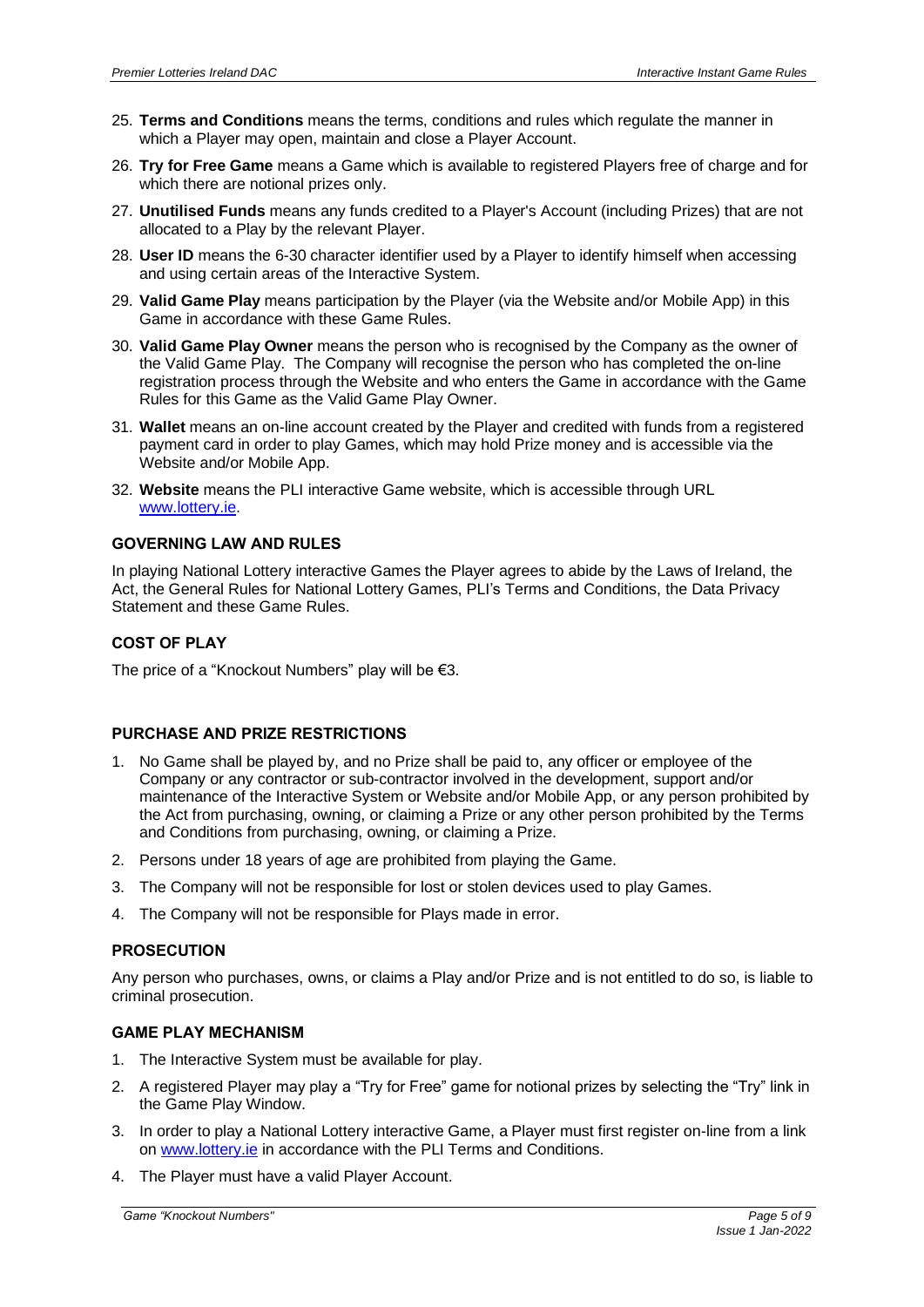- 5. Players must be 18 years of age or older to Play the Game and Prizes will not be paid to persons under 18 years.
- 6. The Player is required to log in to the Interactive System by entering a User ID and Password (created during the Player's original on-line registration process) to gain access to this Game.
- 7. When the Player has logged in to the Interactive System a choice of Games will appear on the instant win game lobby. The Player chooses the "Knockout Numbers" Game by clicking on the "Play" link on the Game Play Window.
- 8. The Player is then shown a brief "How to Play" synopsis of the Game and is invited to 'Play Now' or 'Try'.
- 9. When the Player chooses 'Play Now' he is then shown the price of playing that Game and current Wallet balance, at which point the Player is invited to 'Play Now'.
- 10. When the Player opens the Game the Interactive System checks to ensure that the Player has sufficient Unutilised Funds to complete the transaction. The cost of the Play is deducted from the Wallet balance and the amended Wallet balance is displayed.
- 11. The Game then connects to the Interactive System which randomly selects a Play which may yield a Prize from one of the Prize Tiers for this Game. The result for a Play is randomly determined by the Interactive System. The Player's interaction with the Game does not impact on the result.
- 12. The opening screen is displayed along with a 'Settings' button (cog symbol bottom left hand side) which will open to display two further buttons: the Sound button and the "i" button which contains the synopsis of how to play the Game.
- 13. The Player is presented with the Game Play Window displaying twelve (12) play icons from which a number between 1 and 40 (inclusive) will be revealed, followed by a prize amount from the prize structure €3, €5, €10, €20, €50, €100, €500, €1,000, €5,000 or €30,000. A 'WINNING NUMBERS' panel which contains the three (3) unique 'WINNING NUMBERS' generated on game load. A 'KNOCKOUT NUMBERS' target panel which contains a target score generated on game load (target score will vary from game to game). The score target ranges from 150-250 inclusive (in increments of 25).
- 14. The aim of the Game is to match any of the revealed numbers to any of the 'WINNING NUMBERS' to win the Prize shown for that number.
- 15. The Player clicks the twelve (12) play icons to reveal a number between 1 and 40 inclusive and an associated prize amount. The value of all revealed numbers will be added to the 'KNOCKOUT NUMBERS' score counter.
- 16. Once all 12 play icons have been revealed and if the target score is achieved or exceeded, any unmatched 'WINNING NUMBERS' will be replaced with new numbers to match against.
- 17. Once all the numbers have been revealed and the 'KNOCKOUT NUMBERS' feature has been revealed, the end game message and 'FINISH' button will appear.
- 18. Once the game ends one of the following messages (depending on the prize value won) indicating the result will appear:

BETTER LUCK NEXT TIME

**or** *or* **or** 

YOU HAVE WON

CONGRATULATIONS!

BIG WIN!

#### JACKPOT WON!

#### <AMOUNT>

19. The Player is required to acknowledge this message by clicking the FINISH button. The Game then ends and the Player is shown the game confirmation screen.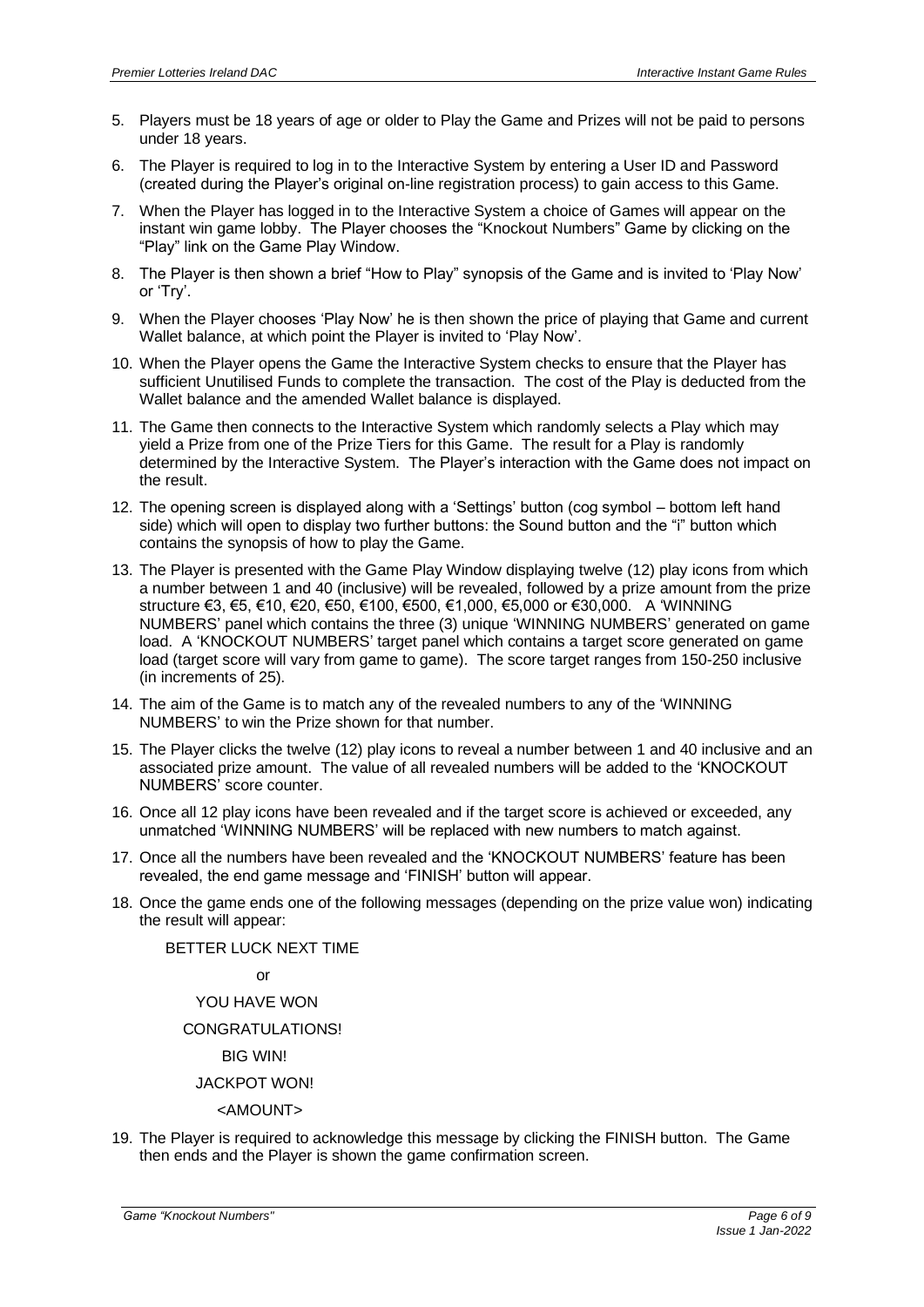If You purchase a Play and do not complete the Play, the system will automatically play out the Play within 24 hours. If a Low Tier Prize is won then that Prize will be paid directly into the Players Wallet. If a Mid-Tier (Level 1) Prize is won then that Prize will be paid by cheque and posted to the address specified in Your Player Account. If a Mid-Tier (Level 2) Prize is won then that Prize will be paid by cheque and posted to the address specified in Your Player Account, upon receipt of a completed Claim Form and proof of identity and age. If a High-Tier Prize is won then the Player will be notified and the Prize will be paid by cheque, stamped "Account Payee Only", and which must be redeemed at National Lottery HQ upon receipt of a completed Prize Claim Form and proof of identity and age.

#### **DETERMINATION OF PRIZES**

#### **Knockout Numbers €3**

- 1. A Player who wins a Prize Tier 1 prize is entitled to a prize of  $\epsilon$ 3.
- 2. A Player who wins a Prize Tier 2 prize is entitled to a prize of  $\epsilon$ 5.
- 3. A Player who wins a Prize Tier 3 prize is entitled to a prize of €6.
- 4. A Player who wins a Prize Tier 4 prize is entitled to a prize of  $\epsilon$ 9.
- 5. A Player who wins a Prize Tier 5 prize is entitled to a prize of €10.
- 6. A Player who wins a Prize Tier 6 prize is entitled to a prize of  $\epsilon$ 10.
- 7. A Player who wins a Prize Tier 7 prize is entitled to a prize of  $\epsilon$ 15.
- 8. A Player who wins a Prize Tier 8 prize is entitled to a prize of €15.
- 9. A Player who wins a Prize Tier 9 prize is entitled to a prize of €20.
- 10. A Player who wins a Prize Tier 10 prize is entitled to a prize of €20.
- 11. A Player who wins a Prize Tier 11 prize is entitled to a prize of €20.
- 12. A Player who wins a Prize Tier 12 prize is entitled to a prize of €20.
- 13. A Player who wins a Prize Tier 13 prize is entitled to a prize of €30.
- 14. A Player who wins a Prize Tier 14 prize is entitled to a prize of €30.
- 15. A Player who wins a Prize Tier 15 prize is entitled to a prize of €30.
- 16. A Player who wins a Prize Tier 16 prize is entitled to a prize of €50.
- 17. A Player who wins a Prize Tier 17 prize is entitled to a prize of €50.
- 18. A Player who wins a Prize Tier 18 prize is entitled to a prize of €50.
- 19. A Player who wins a Prize Tier 19 prize is entitled to a prize of €50.
- 20. A Player who wins a Prize Tier 20 prize is entitled to a prize of €100.
- 21. A Player who wins a Prize Tier 21 prize is entitled to a prize of €100.
- 22. A Player who wins a Prize Tier 22 prize is entitled to a prize of €100.
- 23. A Player who wins a Prize Tier 23 prize is entitled to a prize of €200.
- 24. A Player who wins a Prize Tier 24 prize is entitled to a prize of €200.
- 25. A Player who wins a Prize Tier 25 prize is entitled to a prize of €500.
- 26. A Player who wins a Prize Tier 26 prize is entitled to a prize of €500.
- 27. A Player who wins a Prize Tier 27 prize is entitled to a prize of €1,000.
- 28. A Player who wins a Prize Tier 28 prize is entitled to a prize of €5,000.
- 29. A Player who wins a Prize Tier 29 prize is entitled to a prize of €30,000.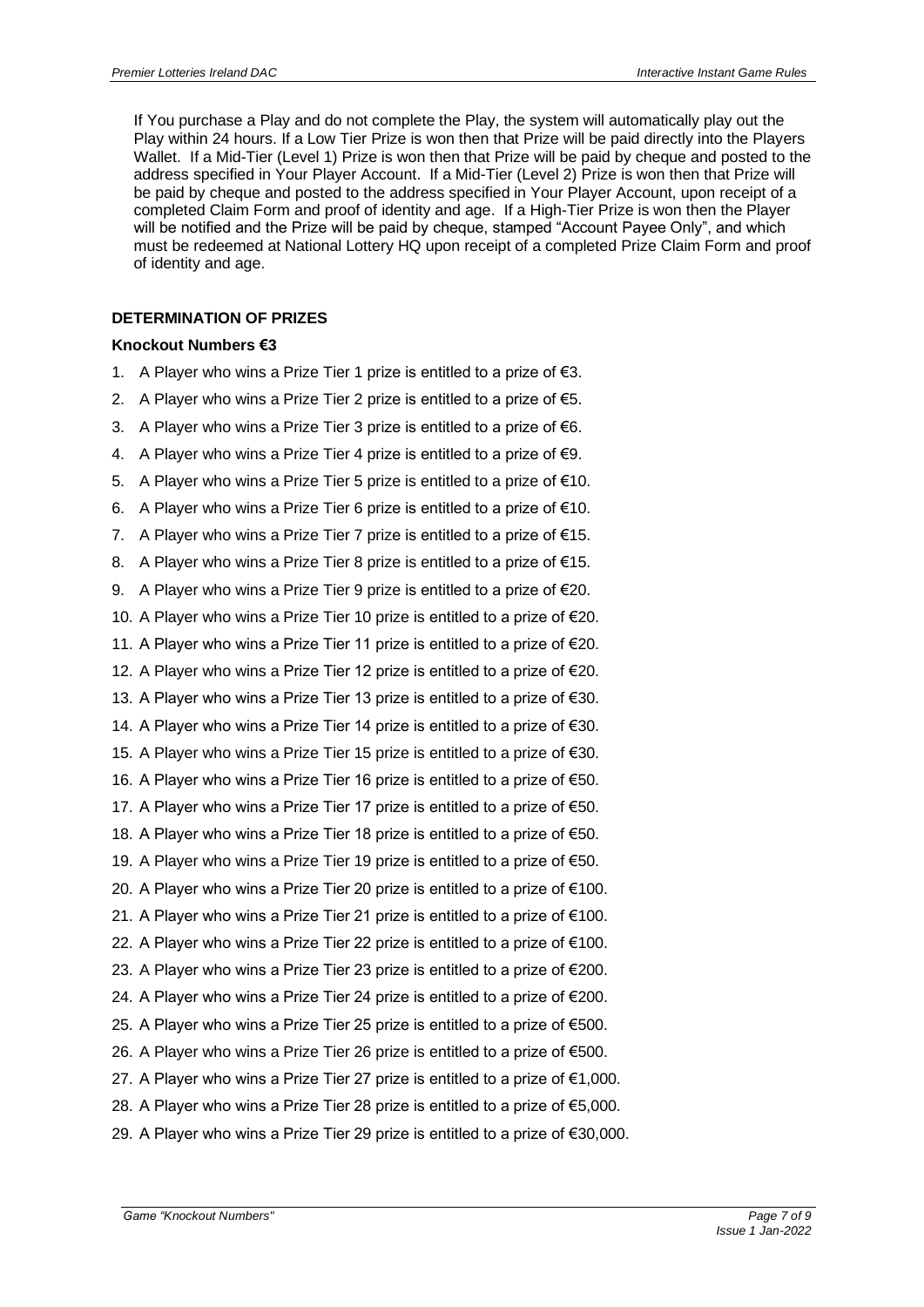### **Prize Amounts, Number of Prizes and Odds**

This Game consists of a non-depleting pool of one million five hundred thousand tickets. The number of prizes in each prize category will remain constant throughout the life of the Game.

| <b>Prize</b><br><b>Tier</b> | <b>Prize Amount</b>                                   | Approx. odds<br>$(1 \text{ in } x)$ | <b>Expected</b><br>number of<br>winners |
|-----------------------------|-------------------------------------------------------|-------------------------------------|-----------------------------------------|
| 1                           | €3 (€3)                                               | 6.00                                | 250,000                                 |
| $\overline{2}$              | €5 (€5)                                               | 30.00                               | 50,000                                  |
| 3                           | €6 (€3 x 2)                                           | 13.33                               | 112,528                                 |
| 4                           | €9 (€3 x 3)                                           | 38.10                               | 39,370                                  |
| 5                           | €10 (€10)                                             | 100.00                              | 15,000                                  |
| 6                           | €10 (€5 x 2)                                          | 80.00                               | 18,750                                  |
| $\overline{7}$              | €15 (€5 x 3)                                          | 222.22                              | 6,750                                   |
| 8                           | €15 (€10 + €5)                                        | 222.22                              | 6,750                                   |
| 9                           | €20 (€20)                                             | 600.00                              | 2,500                                   |
| 10                          | €20 (€10 x 2)                                         | 450.05                              | 3,333                                   |
| 11                          | €20 (€5 x 4)                                          | 450.05                              | 3,333                                   |
| 12                          | €20 (€10 + (€5 x 2))                                  | 450.05                              | 3,333                                   |
| 13                          | €30 (€10 x 3)                                         | 1,500.00                            | 1,000                                   |
| 14                          | €30 ( $(€10 \times 2) + (€5 \times 2)$ )              | 2,000.00                            | 750                                     |
| 15                          | €30 (€20 + €10)                                       | 1,000.00                            | 1,500                                   |
| 16                          | €50 (€50)                                             | 10,000.00                           | 150                                     |
| 17                          | €50 ((€10 x 3) + (€5 x 4))                            | 3,000.00                            | 500                                     |
| 18                          | €50 ((€20 x 2) + (€5 x 2))                            | 3,000.00                            | 500                                     |
| 19                          | €50 (€20 + €10 + (€5 x 4))                            | 3,000.00                            | 500                                     |
| 20                          | €100 (€100)                                           | 25,000.00                           | 60                                      |
| 21                          | €100 ((€20 x 2) + (€10 x 4) + (€5 x 4))               | 12,000.00                           | 125                                     |
| 22                          | €100 (€50 + €20 + €10 + (€5 x 4))                     | 12,000.00                           | 125                                     |
| 23                          | €200 ((€50 x 2) + (€20 x 4) + (€10 x 2))              | 100,000.00                          | 15                                      |
| 24                          | €200 ((€50 x 2) + (€20 x 2) + (€10 x 4) +<br>(€5 x 4) | 100,000.00                          | 15                                      |